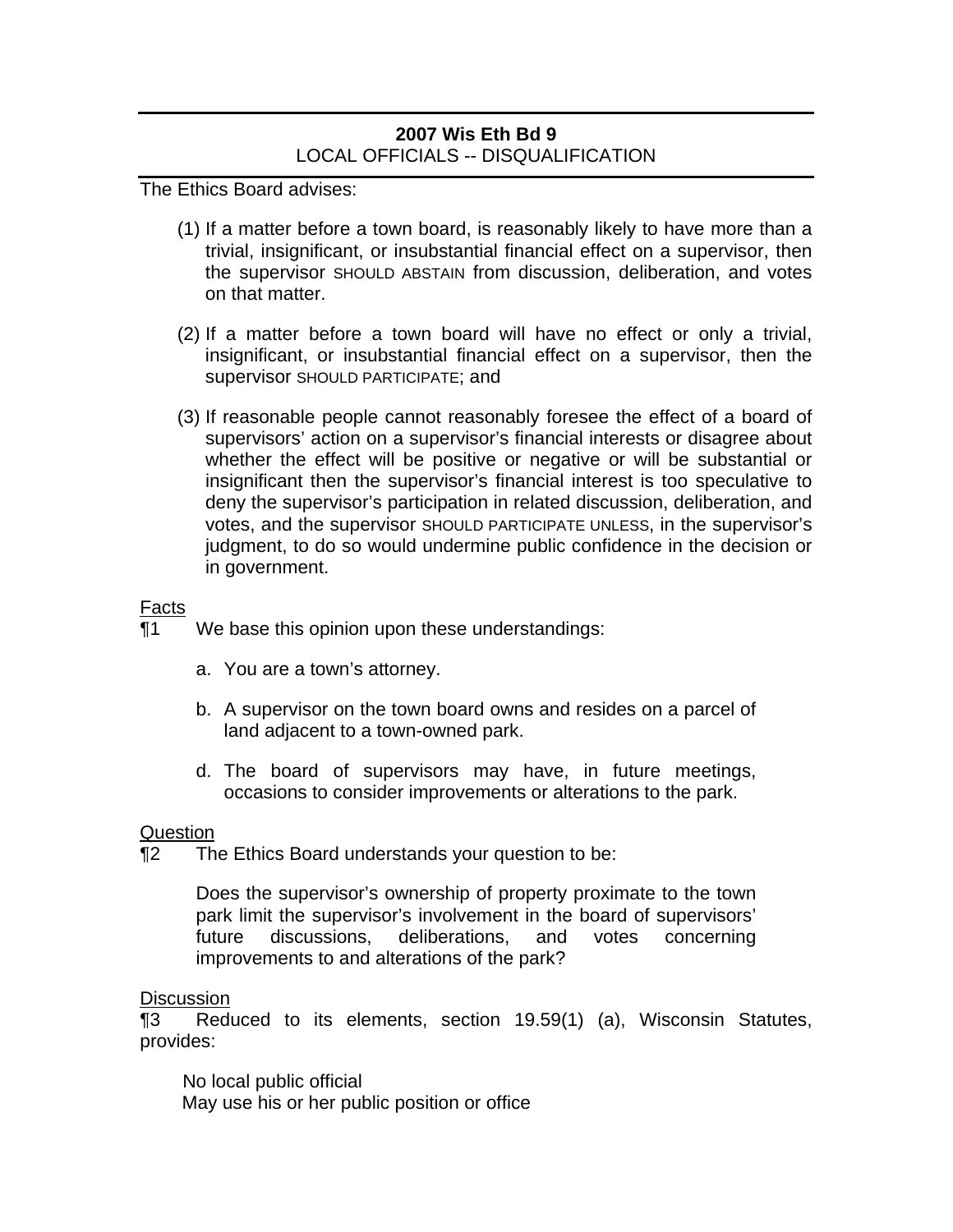To obtain financial gain or anything of substantial value

For the private benefit of himself or herself or his or her immediate family, or for an organization with which he or she is associated.<sup>1</sup>

¶4 Reduced to its elements, section 19.59(1) (c) 1. and 2., *Wisconsin Statutes*, provides:

Except for taking official action concerning the lawful payment of salaries or employee benefits or reimbursement of actual and necessary expenses or taking official action with respect to a proposal to modify a municipal ordinance,

No local public official may: Take any official action Substantially affecting a matter

In which the official, a member of his or her immediate family, or an organization with which the official is associated or has a substantial financial interest.

AND

 $\overline{a}$ 

No local public official

May use his or her office or position

- In a way that produces or assists in the production of a substantial benefit
- For the official, one or more members of the official's immediate family either separately or together, or an organization with which the official is associated.2

**The supervisor is a local public official.**<sup>3</sup> This opinion addresses those instances in which the supervisor uses the office or position of supervisor or takes official action including the discussion, deliberation, or vote on matters before the town board of supervisors.

<sup>1</sup> Section 19.59(1)(a) and (c), *Wisconsin Statutes*, provides:

**<sup>19.59</sup> Codes of ethics for local government officials, employees and candidates. (1)(a)** No local public official may use his or her public position or office to obtain financial gain or anything of substantial value for the private benefit of himself or herself or his or her immediate family, or for an organization with which he or she is associated.

<sup>2</sup> Section 19.59(1)(a) and (c), *Wisconsin Statutes*, provides:

**<sup>19.59</sup> Codes of ethics for local government officials, employees and candidates. (1)** (c) Except as otherwise provided in par. (d), no local public official may:

<sup>1.</sup> Take any official action substantially affecting a matter in which the official, a member of his or her immediate family, or an organization with which the official is associated has a substantial financial interest. 2. Use his or her office or position in a way that produces or assists in the production of a substantial benefit, direct or indirect, for the official, one or more members of the official's immediate family either separately or together, or an organization with which the official is associated.

<sup>3</sup> *See* 1997 Wis Eth Bd 6, ¶6; 1999 Wis Eth Bd 01, ¶4.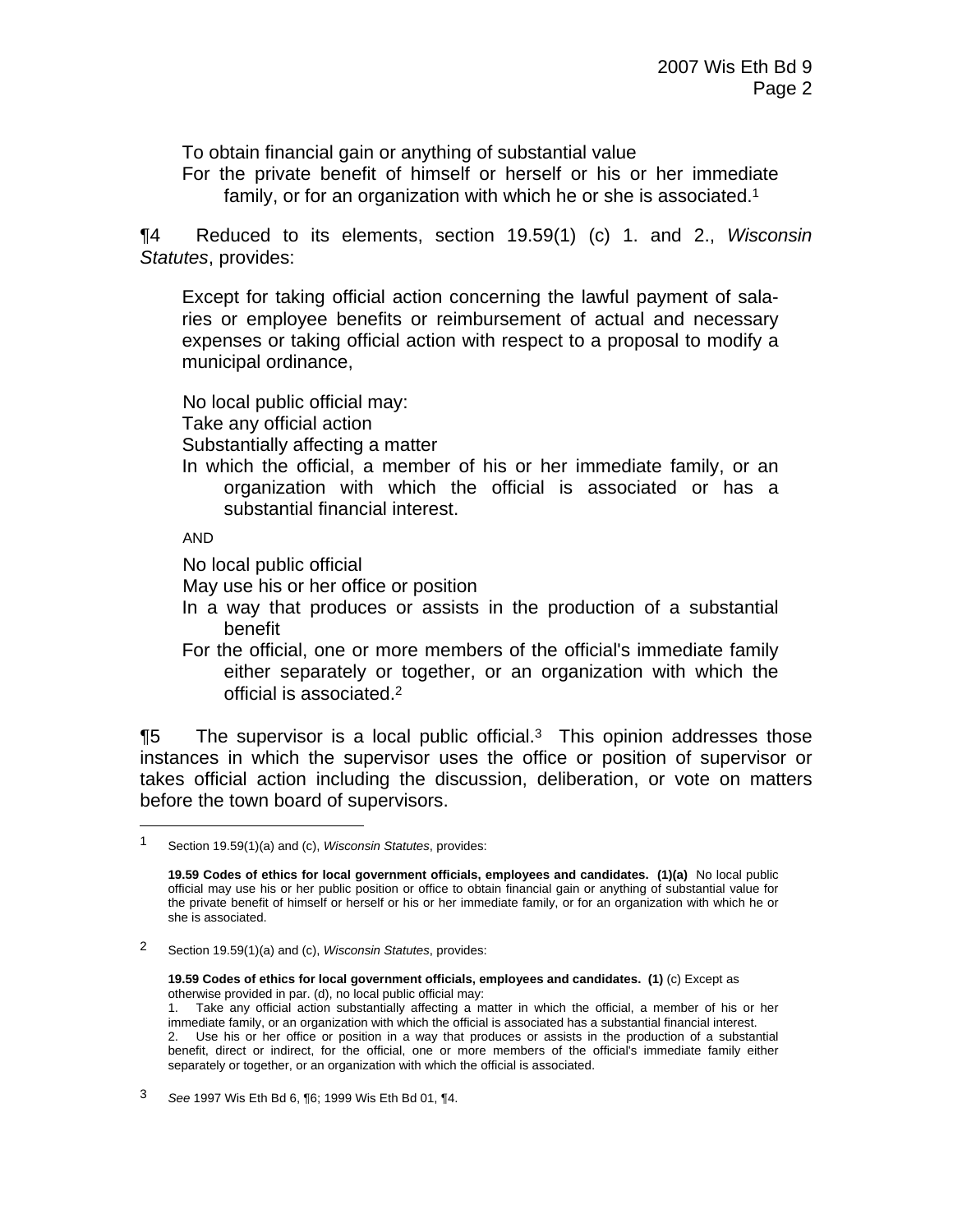¶6 Whether the foregoing statute prevents a supervisor's discussion, deliberation, and vote on a matter before the town board depends upon whether the supervisor has a personal substantial financial interest in a matter. "Substantial" contrasts with "nominal value" and may be synonymous with "merchantable value"4 Substantial value is something more than token or inconsequential value.5 The Ethics Board has never found it necessary to establish the least value that may be quantified as substantial.<sup>6</sup>

¶7 The issue is one of fact. Public policy supports a government official's exercise of official duties when the financial effect of an official decision on the official's personal interests is uncertain and conjectural.7 In 1998, the question was whether a member of a city council could properly vote on whether to extend public utilities to an area in which the member owned a house. The Board said:

It is not clear that extension of service to the affected area or retention of the status quo will result in a private benefit of substantial value. You have indicated that the municipality is likely to require a substantial payment from the owner of each property to which water and sewer service is extended. On the other hand, these households may avoid the cost of maintaining wells and septic systems. Property values may be affected. The private benefits and costs are several and, in part, offsetting. In contrast, the public benefits from the provision of public water and sewer service may include added groundwater protection and improved public health. *If a public official's participation or action on government policy is neither forbidden nor antagonistic to public policy, then public policy favors a public official's exercise of his or her official duties.*8

 $\overline{a}$ 4 A wholesale quantity of brochures had substantial value; 1997 Wis Eth Bd 13 ¶4. 7 Op. Eth. Bd. 2 (1983); 5 Op. Eth. Bd. 99 (1982), 73 (1981).

<sup>5 2005</sup> Wis Eth Bd 5 ¶7; 1998 Wis Eth Bd 2 ¶8; 1995 Wis Eth Bd 5 ¶6; 7 Op. Eth. Bd. 22 (1983)

<sup>6 7</sup> Op. Eth. Bd. 2 (1983); 5 Op. Eth. Bd. 99 (1982), 58 (1981).

<sup>7</sup> *See* 2002 Wis Eth Bd 05.

<sup>8</sup> *See*, *e.g.*, 1995 Wis Eth Bd 3, ¶12; 8 Op. Eth. Bd. 33 (1985). We also note the expression of the legislature's intent set out in §19.45(1), *Wisconsin Statutes*. Although that portion of the Ethics Code is addressed to state officials, we believe it has relevance to local officials as well. In that section, the legislature has stated:

**<sup>19.45 (1)</sup>** The legislature hereby reaffirms that a state public official holds his or her position as a public trust, and any effort to realize substantial personal gain through official conduct is a violation of that trust. This subchapter does not prevent any state public official from accepting other employment or following any pursuit which in no way interferes with the full and faithful discharge of his or her duties to this state. The legislature further recognizes that in a representative democracy, the representatives are drawn from society and, therefore, cannot and should not be without all personal and economic interest in the decisions and policies of government; that citizens who serve as state public officials retain their rights as citizens to interests of a personal or economic nature; that standards of ethical conduct for state public officials need to distinguish between those minor and inconsequential conflicts that are unavoidable in a free society, and those conflicts which are substantial and material; and that state public officials may need to engage in employment, professional or business activities, other than official duties, in order to support themselves or their families and to maintain a continuity of professional or